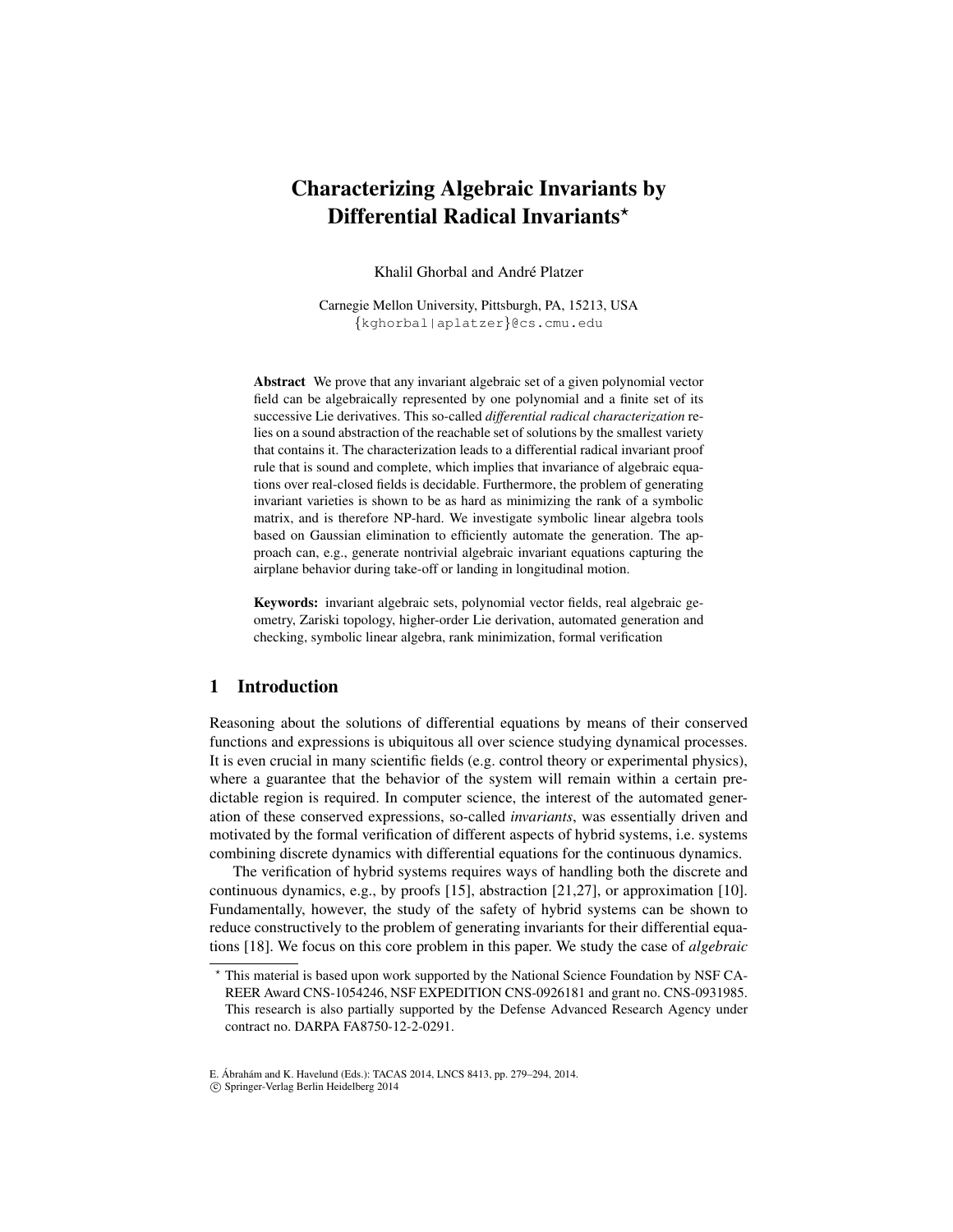*invariant equation*, i.e. invariants described by a polynomial equation of the form  $h = 0$ for a polynomial h. We also only consider algebraic differential equations (or algebraic vector fields), i.e. systems of ordinary differential equations in (vectorial) explicit form  $\frac{dx}{dt} = p(x)$ , with a polynomial right-hand side, p. The class of algebraic vector fields is far from restrictive and many analytic nonalgebraic functions, such as the square root, the inverse, the exponential or trigonometric functions, can be exactly modeled as solutions of ordinary differential equations with a polynomial vector field (a concrete example will be given in Section 6.2).

While algebraic invariant equations are not the only invariants of interest for hybrid systems [19,17], they are still intimately related to all other algebraic invariants, such as semialgebraic invariants. We, thus, believe that the characterization we achieve in this paper to be an important step forward in understanding the invariance problem of polynomial vector fields, and hence the hybrid systems with polynomial vector fields.

Our results indicate that algebraic geometry is well suited to reason about and effectively compute algebraic invariant equations. Relevant concepts and results from algebraic geometry will be introduced and discussed as needed. The proofs of all presented results are available in [5].

Content In Section 2, we introduce a precise algebraic abstraction of the reachable set of the solution of a generic algebraic initial value problem. This abstraction is used to give a necessary and sufficient condition for a polynomial  $h$  to have the reachable set of the solution as a subset of the set of its roots. Section 3 builds on top of this characterization to, firstly, check the invariance of a variety candidate (Section 3.1) and, secondly, give an algebraic characterization for a variety to be an invariant for a polynomial vector field (Section 3.2). The characterization of invariant varieties is exploited in Section 4 where the generation of invariant varieties is reduced to symbolic linear algebra computation. The contributions of this work are summarized in Section 5. Finally, Section 6 presents three case studies to highlight the importance of our approach through concrete and rather challenging examples.

# 2 Sound and Precise Algebraic Abstraction by Zariski Closure

We consider autonomous<sup>1</sup> algebraic initial value problems (see Def. 1 below). A nonautonomous system with polynomial time dependency can be reformulated as an autonomous system by adding a clock variable that reflects the progress of time. In this section, we investigate algebraic invariant equations for the considered initial value problems. This study is novel and will turn out to be fruitful from both the theoretical and practical points of view. The usual approach which assumes the initial value to be in a region of the space, often an algebraic set, will be discussed in Section 3.

Let  $\mathbf{x} = (x_1, \ldots, x_n) \in \mathbb{R}^n$ , and  $\mathbf{x}(t) = (x_1(t), \ldots, x_n(t))$ , where  $x_i : \mathbb{R} \to \mathbb{R}$ ,  $t \mapsto x_i(t)$ . The initial value  $\mathbf{x}(t_i) = (x_1(t_i), \dots, x_n(t_i)) \in \mathbb{R}^n$ , for some  $t_i \in \mathbb{R}$ , will be denoted by  $x_i$ . We do not consider any additional constraint on the dynamics, that is the evolution domain corresponds to the domain of definition.

<sup>1</sup> Autonomous means that the rate of change of the system over time depends only on the system's state, not on time.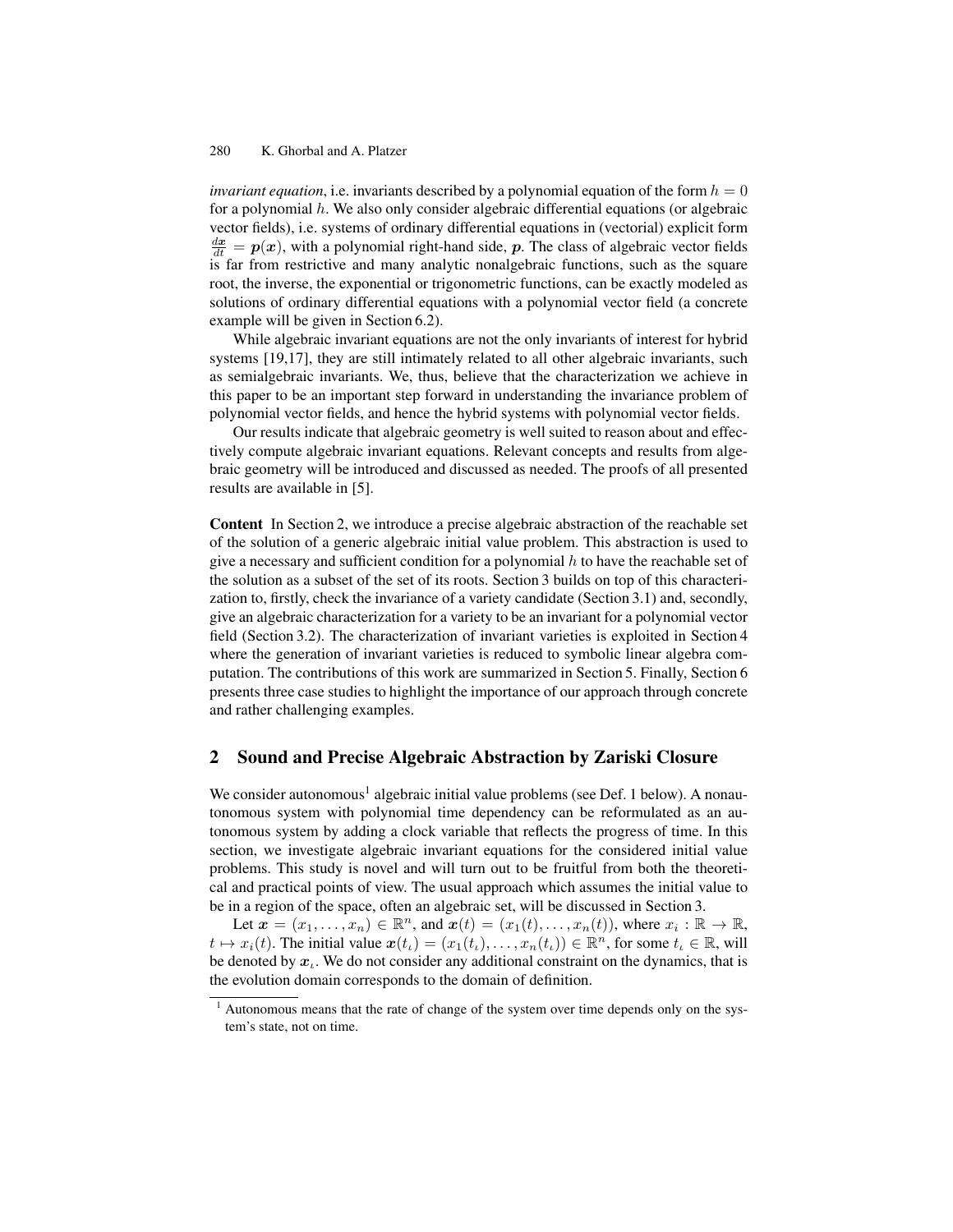**Definition 1** (Algebraic Initial Value Problem). Let  $p_i$ ,  $1 \leq i \leq n$ , be multivariate *polynomials of the polynomial ring* R[x]*. An algebraic initial value problem is a pair of an explicit algebraic ordinary differential equations system (or polynomial vector field*),  $p$ , and an initial value,  $x_i \in \mathbb{R}^n$ :

$$
\frac{dx_i}{dt} = \dot{x}_i = p_i(\boldsymbol{x}), 1 \leq i \leq n, \ \boldsymbol{x}(t_i) = \boldsymbol{x}_i \ . \tag{1}
$$

Since polynomial functions are smooth ( $C^{\infty}$ , i.e. they have derivatives of any order), they are locally Lipschitz-continuous. By Cauchy-Lipschitz theorem (a.k.a. Picard-Lindelöf theorem), there exists a unique maximal solution to the initial value problem (1) defined on some nonempty open set  $U_t \subseteq \mathbb{R}$ . A global solution defined for all  $t \in \mathbb{R}$  may not exist in general. For instance, the maximal solution  $x(t)$  of the 1-dimensional system  $\{\dot{x} = x^2, x(t_\iota) = x_\iota \neq 0\}$  is defined on  $\mathbb{R} \setminus \{t_\iota + x_\iota^{-1}\}.$ 

Algebraic invariant equations for initial value problems are defined as follows.

### Definition 2 (Algebraic Invariant Equation (Initial Value Problem)).

*An algebraic invariant equation for the initial value problem* (1) *is an expression of*  $t$ *he form*  $h(\bm{x}(t)) = 0$  *that holds true for all*  $t \in U_t$ , where  $h \in \mathbb{R}[\bm{x}]$  and  $\bm{x}: U_t \to \mathbb{R}^n$ , *is the (unique) maximal solution of* (1)*.*

Notice that any (finite) disjunction of conjunctions of algebraic invariant equations over the reals is also an algebraic invariant equation (w.r.t. Def. 2) using the following equivalence ( $\mathbb{R}[x]$  is an integral domain):

$$
\bigvee_i \bigwedge_j f_{i,j} = 0 \longleftrightarrow \prod_i \sum_j f_{i,j}^2 = 0 \tag{2}
$$

In Def. 2, the function  $h(x(t))$ , and hence the polynomial  $h(x)$ , depend on the fixed but unknown initial value  $x_i$ . We implicitly assume this dependency for a clearer notation and will emphasize it whenever needed. Also, observe that  $h(\mathbf{x}(t))$ , seen as a real valued function of time t, is only defined over the open set  $U_t \subseteq \mathbb{R}$  since the solution  $\bm{x}(t)$  is itself only defined over  $U_t$ . The polynomial function  $h : \mathbb{R}^n \to \mathbb{R}; \bm{x} \mapsto h(\bm{x})$ is, however, defined for all  $\mathbb{R}^n$ .

**Definition 3 (Orbit).** *The reachable set, or orbit, of the solution of Eq.*(1)*,*  $x(t)$  *is*  $\emph{defined as } \mathcal{O}(\bm{x}_{\iota}) \overset{\textit{def}}{=} \{\bm{x}(t) \mid t \in U_t\} \subseteq \mathbb{R}^n.$ 

The complete geometrical characterization of the orbit requires the exact solution of Eq. (1). Very few initial value problems admit an analytic solution, although a local approximation can be always given using Taylor series approximations (such approximation is for instance used in [10] for the verification of hybrid systems). In this work, we introduce a sound abstraction of the orbit,  $\mathcal{O}(x_t)$ , using (affine) varieties<sup>2</sup>. The idea is to embed the orbit (which is not a variety in general) in a variety to be defined. The embedding we will be using is a well-known topological closure operation in algebraic

 $2$  In the literature, some authors use the terminology algebraic sets so that varieties is reserved for irreducible algebraic sets. Here we will use both terms equally.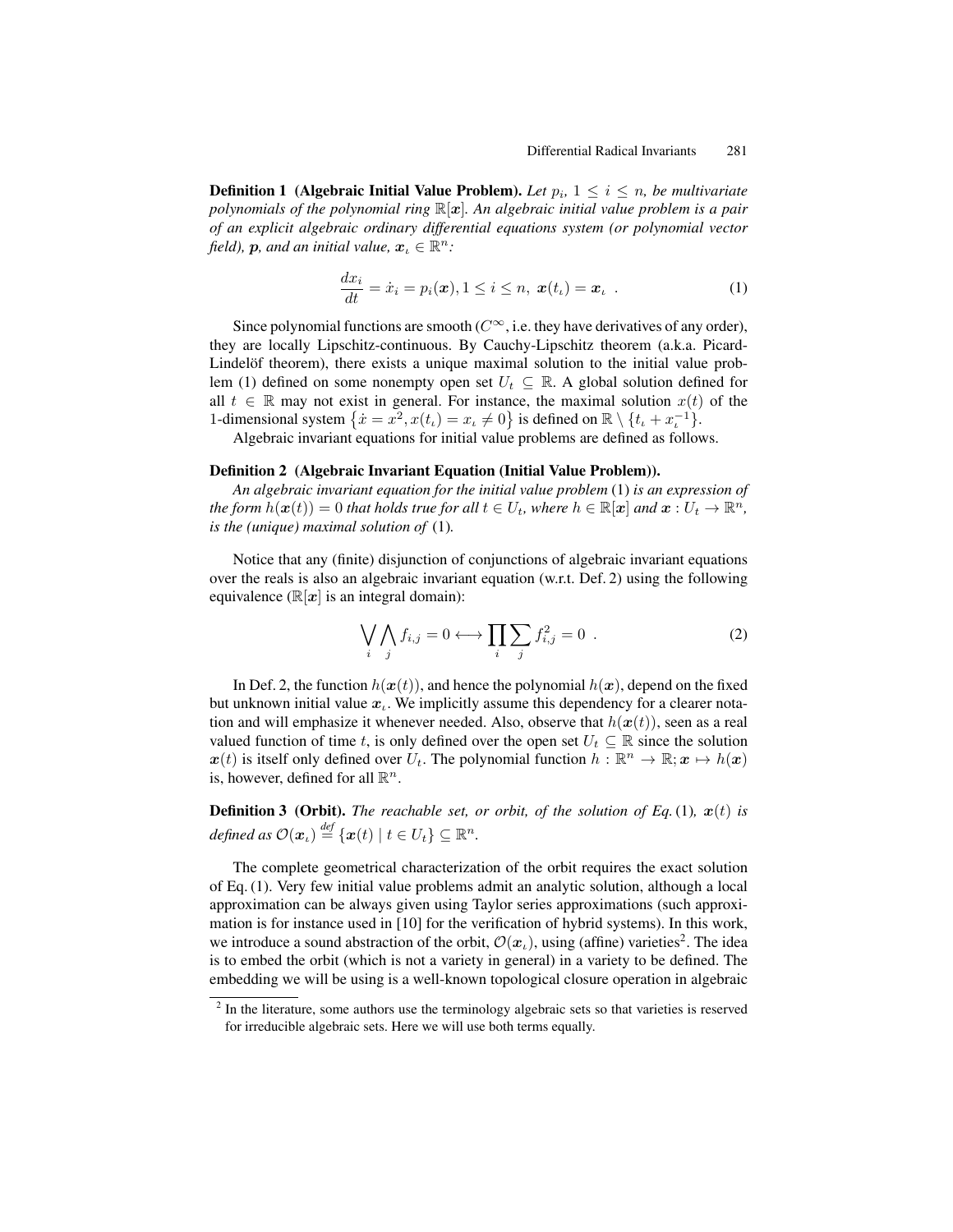geometry called the *Zariski closure* ([6, Chapter 1]). Varieties, which are sets of points, can be represented and computed efficiently using their algebraic counterpart: ideals of polynomials. Therefore, we first recall three useful definitions: an ideal of the ring  $\mathbb{R}[x]$ , the variety of a subset of  $\mathbb{R}[x]$ , and finally the vanishing ideal of a subset of  $\mathbb{R}^n$ .

Definition 4 (Ideal). *An ideal* I *is a subset of* R[x] *that contains the polynomial zero (0), is stable under addition, and external multiplication. That is, for all*  $h_1, h_2 \in I$ *, the sum*  $h_1 + h_2 \in I$ *; and if*  $h \in I$ *, then,*  $qh \in I$  *for all*  $q \in \mathbb{R}[x]$ *.* 

For a finite natural number r, we denote by  $\langle h_1, \ldots, h_r \rangle$  the subset of  $\mathbb{R}[x]$  generated by the polynomials  $\{h_1, \ldots, h_r\}$ , i.e. the set of linear combinations of the polynomials  $h_i$  (where the coefficients are themselves polynomials):

$$
\langle h_1,\ldots,h_r\rangle \stackrel{\text{def}}{=} \left\{ \sum_{i=1}^r g_i h_i \mid g_1,\ldots,g_r \in \mathbb{R}[\boldsymbol{x}] \right\} .
$$

By Def. 4, the set  $\langle h_1, \ldots, h_r \rangle$  is an ideal. More interestingly, by Hilbert's Basis Theorem [7], any ideal I of the Noetherian ring  $\mathbb{R}[x]$  can be *finitely generated* by, say  $\{h_1, \ldots, h_r\}$ , so that  $I = \langle h_1, \ldots, h_r \rangle$ .

Given  $Y \subseteq \mathbb{R}[x]$ , the variety (over the reals),  $V(Y)$ , is a subset of  $\mathbb{R}^n$  defined by the common roots of all polynomials in  $Y$ . That is,

$$
V(Y) \stackrel{\text{def}}{=} \{ \mathbf{x} \in \mathbb{R}^n \mid \forall h \in Y, h(\mathbf{x}) = 0 \} .
$$

The vanishing ideal (over the reals),  $I(S)$ , of  $S \subseteq \mathbb{R}^n$  is the set of all polynomials that evaluates to zero for all  $x \in S$ :

$$
I(S) \stackrel{\text{def}}{=} \{ h \in \mathbb{R}[\boldsymbol{x}] \mid \forall \boldsymbol{x} \in S, h(\boldsymbol{x}) = 0 \} .
$$

The Zariski closure  $\overline{\mathcal{O}}(x_i)$  of the orbit  $\mathcal{O}(x_i)$  is defined as the variety of the vanishing ideal of  $\mathcal{O}(\boldsymbol{x}_t)$ :

$$
\bar{\mathcal{O}}(\boldsymbol{x}_{\iota}) \stackrel{\text{def}}{=} V(I(\mathcal{O}(\boldsymbol{x}_{\iota}))) . \tag{3}
$$

That is,  $\mathcal{O}(\mathbf{x}_t)$  is defined as the set of all points that are common roots of all polynomials that are zero everywhere on the orbit  $\mathcal{O}(\boldsymbol{x}_t)$ . The variety  $\mathcal{O}(\boldsymbol{x}_t)$  soundly overapproximates all reachable states  $x(t)$  in the orbit of  $\mathcal{O}(\boldsymbol{x}_\iota)$ , including the initial value  $\boldsymbol{x}_\iota$ :

### **Proposition 1** (Soundness of Zariski Closure).  $\mathcal{O}(x_i) \subseteq \overline{\mathcal{O}}(x_i)$ .

Therefore, all safety properties that hold true for  $\overline{\mathcal{O}}(\mathbf{x}_i)$ , are also true for  $\mathcal{O}(\mathbf{x}_i)$ . The soundness in Proposition 1 corresponds to the reflexivity property of the Zariski closure: for any subset S of  $\mathbb{R}^n$ ,  $S \subseteq V(I(S))$ . Besides, the algebraic geometrical fact that the Zariski closure  $\overline{\mathcal{O}}(x_i)$  is the *smallest*<sup>3</sup> variety containing  $\mathcal{O}(x_i)$  corresponds to the fact that  $\overline{\mathcal{O}}(\mathbf{x}_t)$  is the most precise algebraic abstraction of  $\mathcal{O}(\mathbf{x}_t)$ .

Observe that if the set of generators of  $I(\mathcal{O}(x_i))$  is only the zero polynomial,  $I(\mathcal{O}(\boldsymbol{x}_i)) = \langle 0 \rangle$ , then  $\overline{\mathcal{O}}(\boldsymbol{x}_i) = \mathbb{R}^n$  (the whole space) and the Zariski closure fails

 $3$  Smallest here is to be understood w.r.t. to the usual geometrical sense, that is, any other variety containing  $\mathcal{O}(\boldsymbol{x}_t)$ , contains also its closure  $\bar{\mathcal{O}}(\boldsymbol{x}_t)$ .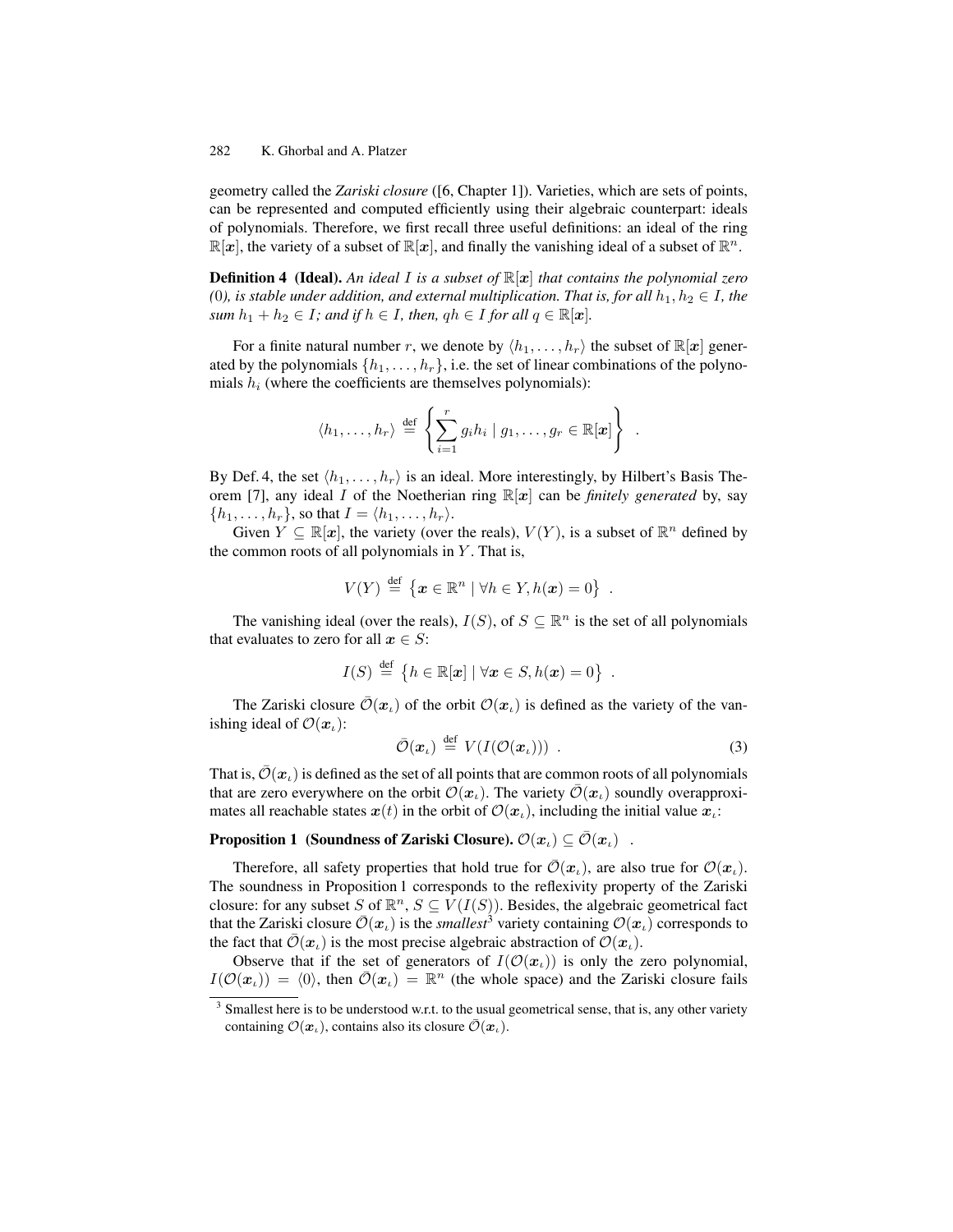to be informative. For instance, for (non-degenerated) one dimensional vector fields  $(n = 1)$  that evolve over time, the only univariate polynomial that has infinitely many roots is the zero polynomial. This points out the limitation of the closure operation used in this work and raises interesting question about how to deal with such cases (this will be left as future work).

The closure operation abstracts time. This means that  $\mathcal{O}(\mathbf{x}_i)$  defines a subset of  $\mathbb{R}^n$  within which the solution always evolves without saying anything about where the system will be at what time (which is what a solution would describe and which is exactly what the abstraction we are defining here gets rid off). In particular,  $\mathcal{O}(x_i)$  is independent of whether the system evolves forward or backward in time.

Although, we know that  $I(\mathcal{O}(\boldsymbol{x}_i))$  is finitely generated, computing all its generators may be intractable. By the real Nullstellensatz, vanishing ideals over  $\mathbb R$  are in fact exactly the real radical ideals [1, Section 4.1]. In real algebraic geometry, real radical ideals are notoriously hard<sup>4</sup> to compute. However, we shall see in the sequel that *Lie derivation* will give us a powerful computational handle that permits to tightly approximate (and even compute in some cases)  $I(\mathcal{O}(\boldsymbol{x}_t))$ . The Lie derivative of a polynomial along a vector field is defined as follows.

**Definition 5 (Lie Derivative).** *The Lie derivative of*  $h \in \mathbb{R}[x]$  *along the vector field*  $\mathbf{p} = (p_1, \ldots, p_n)$  *is defined by:* 

$$
\mathfrak{L}_{p}(h) \stackrel{\text{def}}{=} \sum_{i=1}^{n} \frac{\partial h}{\partial x_{i}} p_{i} . \tag{4}
$$

*Higher-order Lie derivatives are defined recursively:*  $\mathfrak{L}_{\mathbf{p}}^{(k+1)}(h) \stackrel{\text{def}}{=} \mathfrak{L}_{\mathbf{p}}(\mathfrak{L}_{\mathbf{p}}^{(k)}(h))$ , with  $\mathfrak{L}_{\mathbf{p}}^{(0)}(h) \stackrel{\text{def}}{=} h.$ 

We state an important property of the ideal  $I(\mathcal{O}(\boldsymbol{x}_i))$ . Similar result is known under different formulations ([23, Theorem 3.1] and [16, Lemma 3.7]).

**Proposition 2.**  $I(\mathcal{O}(\boldsymbol{x}_t))$  *is a differential ideal for*  $\mathfrak{L}_{p}$ *, i.e. it is stable under the action of the*  $\mathfrak{L}_p$  *operator. That is, for all*  $h \in I(\mathcal{O}(\boldsymbol{x}_\iota)), \mathfrak{L}_p(h) \in I(\mathcal{O}(\boldsymbol{x}_\iota)).$ 

In the next section, we give a necessary and sufficient condition for a polynomial  $h$ to be in  $I(\mathcal{O}(\boldsymbol{x}_t))$ , that is for the expression  $h = 0$  to be an algebraic invariant equation for the initial value problem (1), i.e. h evaluates to 0 all along the orbit of  $x_i$ .

# 3 Differential Radical Characterization

In this section, we study the algebraic properties of the Zariski closure  $\overline{\mathcal{O}}(x_i)$  defined in the previous section. We then define and characterize invariant algebraic sets of polynomial vector fields.

<sup>&</sup>lt;sup>4</sup> Given an ideal  $I \subseteq \mathbb{R}[\boldsymbol{x}]$ , the degree of the polynomials that generate its real radical is bounded by the degree of polynomials that generate I to the power of  $2^{O(n^2)}$  [14, Theorem 5.9].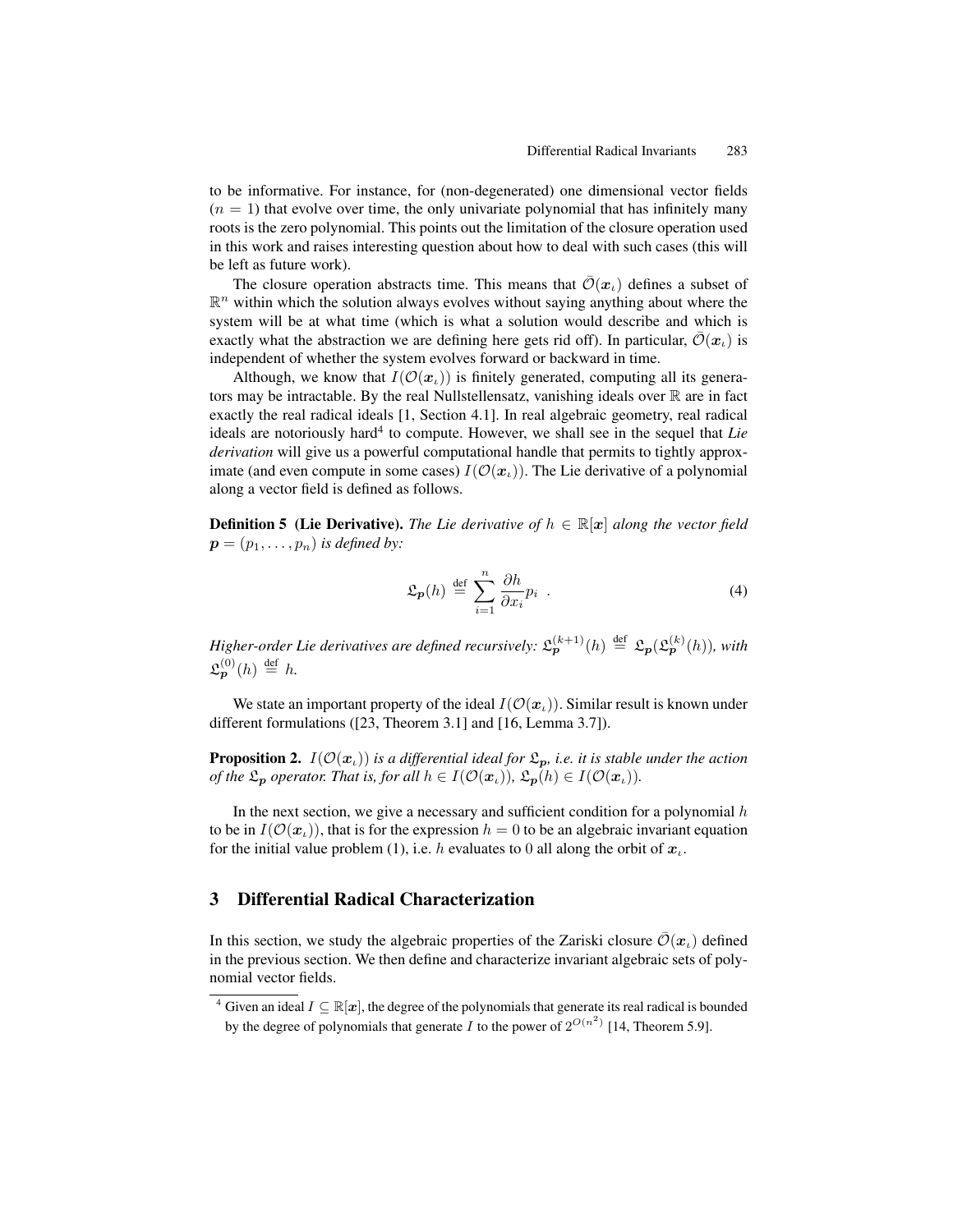For  $h \in \mathbb{R}[\mathbf{x}]$ , we recursively construct an ascending chain of ideals of  $\mathbb{R}[\mathbf{x}]$  by appending successive Lie derivatives of  $h$  to the list of generators:

$$
\langle h \rangle \subset \langle h, \mathfrak{L}_{\mathbf{p}}^{(1)}(h) \rangle \subset \cdots \subset \langle h, \ldots, \mathfrak{L}_{\mathbf{p}}^{(N-1)}(h) \rangle = \langle h, \ldots, \mathfrak{L}_{\mathbf{p}}^{(N)}(h) \rangle.
$$

Since the ring  $\mathbb{R}[x]$  is Noetherian, the chain above has necessarily a finite length: the maximal ideal (in the sense of inclusion), so-called the *differential radical ideal*<sup>5</sup> of h, will be denoted by  $\sqrt[\text{D}]{\langle h \rangle}$ . Its *order* is the smallest N such that:

$$
\mathfrak{L}_{\boldsymbol{p}}^{(N)}(h) \in \langle \mathfrak{L}_{\boldsymbol{p}}^{(0)}(h), \dots, \mathfrak{L}_{\boldsymbol{p}}^{(N-1)}(h) \rangle . \tag{5}
$$

The following theorem, an important contribution of this work, states a necessary and sufficient condition for a polynomial h to be in  $I(\mathcal{O}(\boldsymbol{x}_t)).$ 

**Theorem 1** (Differential Radical Characterization). Let  $h \in \mathbb{R}[x]$ , and let N denote *the order of*  $\sqrt[2p]{\langle h \rangle}$ . Then,  $h \in I(\mathcal{O}(\boldsymbol{x}_\iota))$  if and only if

$$
\bigwedge_{0 \le i \le N-1} \mathfrak{L}_{\mathbf{p}}^{(i)}(h)(\mathbf{x}_i) = 0 \tag{6}
$$

The statement of Theorem 1 is general and assumes nothing about  $x_i \in \mathbb{R}^n$ . A natural question to ask is how differential radical characterization can be used to reason about *invariant regions* of a given polynomial vector field. By invariant (or stable) regions, we mean, regions  $S \subset \mathbb{R}^n$  from which the trajectory of the solution of the initial value problem (1), with  $x_i \in S$ , can never escape. In particular, we focus on invariant algebraic sets where  $S$  is variety.

Definition 6 (Invariant Variety). *The variety* S *is an invariant variety for the vector field*  $p$  *if and only if*  $\forall x_i \in S$ ,  $\mathcal{O}(x_i) \subseteq S$ .

Dual to the geometrical point of view in Def. 6, the algebraic point of view is given by extending the definition of algebraic invariant equation for initial value problems (Def. 2), to algebraic invariant equation for polynomial vector fields.

**Definition 7** (Algebraic Invariant Equation (Vector Field)). *The expression*  $h = 0$ *is an algebraic invariant equation for the vector field*  $\bf{p}$  *if and only if*  $V(\langle h \rangle)$  *is an invariant variety for* p*.*

Unlike Def. 2, Def. 7, or its geometrical counterpart, Def. 6, corresponds to the typical object of studies in hybrid system verification as they permit the abstraction of the continuous part by means of algebraic equations. In the two following sections, we show how differential radical characterization (Theorem 1) can be used to address two particular questions: *checking* the invariance of a variety candidate (Section 3.1) and *characterizing* invariant varieties (Section 3.2).

We will say that the polynomial h is a *differential radical invariant* (for p) if and only if  $V(\sqrt[\mathfrak{p}]{\langle h \rangle})$  is an invariant variety for  $p$ .

<sup>&</sup>lt;sup>5</sup> The construction of  $\sqrt[\text{D}]{\langle h \rangle}$  is very similar to the construction of the radical of an ideal except with higher-order Lie derivatives in place of higher powers of polynomials.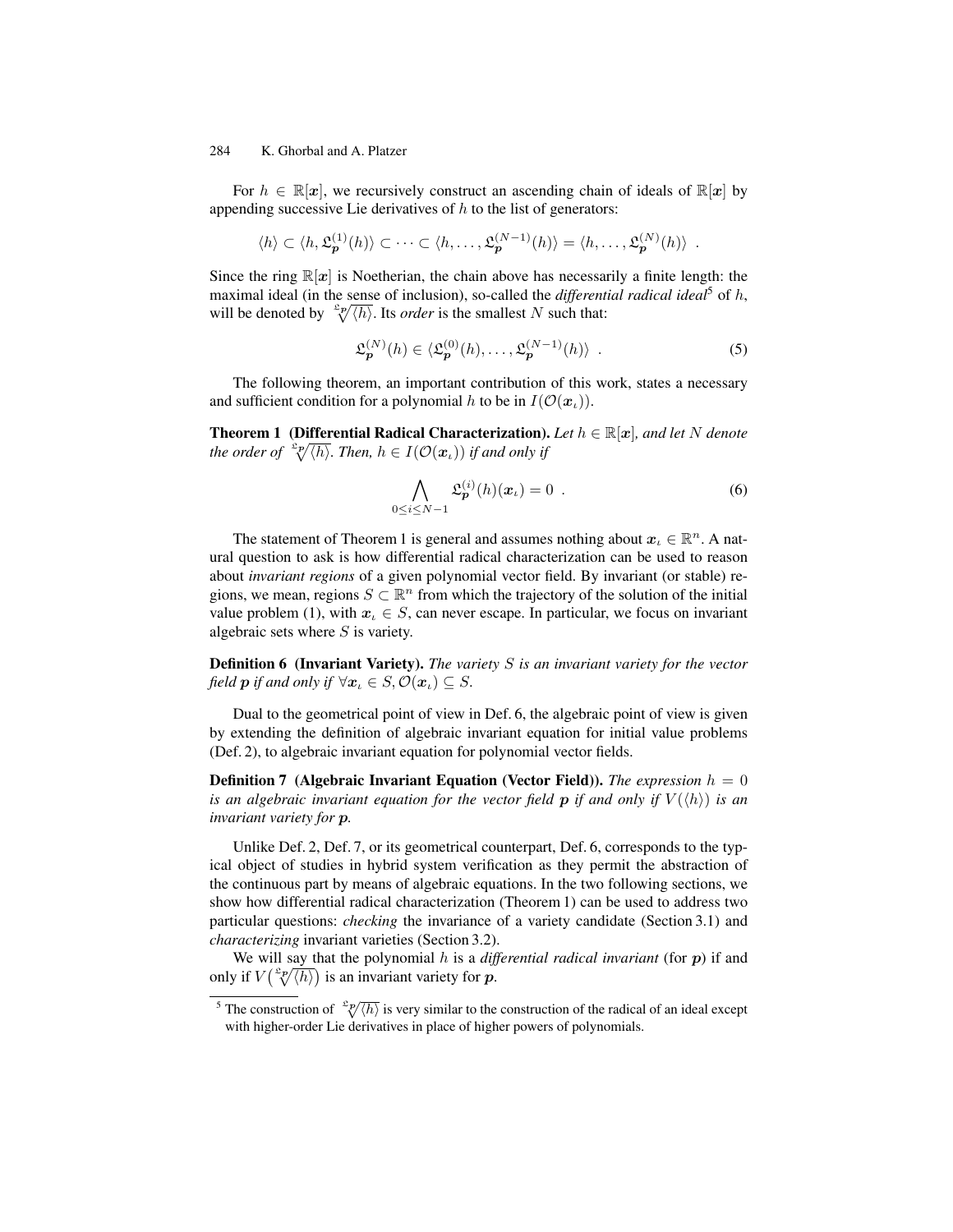### 3.1 Checking Invariant Varieties by Differential Radical Invariants

The problem we solve in this section is as follows: given a polynomial vector field  $p$ , can we decide whether the equation  $h = 0$  is an algebraic invariant equation for the vector field  $p$ ? Dually, we want to check whether the variety  $V(\langle h \rangle)$  is invariant for  $p$ . Theorem 2 solves the problem.

**Theorem 2.** Let  $h \in \mathbb{R}[x]$ , and let N denote the order of  $\sqrt[2p]{\langle h \rangle}$ . Then,  $V(\langle h \rangle)$  is an *invariant variety for the vector field*  $p$  *(or equivalently*  $h = 0$  *is an algebraic invariant equation for* p*) if and only if*

$$
h = 0 \to \bigwedge_{1 \le i \le N-1} \mathfrak{L}_{\mathbf{p}}^{(i)}(h) = 0 \tag{7}
$$

**Corollary 1 (Decidability).** It is decidable whether the expression  $h = 0$  is an alge*braic invariant equation for the vector field* p *assuming real algebraic coefficients for* h *and* p*.*

The *sound* and *complete* related proof rule from Theorem 2 can be written as follows (*N* denotes the order of  $\sqrt[2p]{\langle h \rangle}$ ):

$$
\text{(DRI)}\,\frac{h=0 \to \bigwedge_{1 \leq i \leq N-1} \mathfrak{L}_{\mathbf{p}}^{(i)}(h)=0}{(h=0) \to |\dot{\mathbf{x}}=\mathbf{p}|(h=0)}\tag{8}
$$

Using the naive trick in Eq. (2), theoretically, the proof rule can be easily extended to check for the invariance of any finite disjunction of conjunctions of algebraic invariant equations for  $p$ . This means that we can check for the invariance of any variety for p, given its algebraic representation. However, in practice, other techniques, outside the scope of this paper, should be considered to try to keep the degree of the involved polynomials as low as possible.

### 3.2 Differential Radical Characterization of Invariant Varieties

In the previous section, we were given a variety candidate of the form  $V(\langle h \rangle)$  and asked whether we can decide for its invariance. In this section, we characterize all invariant varieties of a vector field p using a differential radical criterion. The following theorem fully characterizes invariant varieties of polynomial vector fields.

Theorem 3 (Characterization of Invariant Varieties). *A variety* S *is an invariant variety for the vector field*  $p$  *if and only if there exists a polynomial h such that*  $S =$  $V(\sqrt[2p]{\langle h \rangle})$ . As a consequence, every invariant variety corresponds to an algebraic in*variant equation involving a polynomial and its higher-order Lie derivatives (*N *denotes the order of*  $\sqrt[2p]{\langle h \rangle}$ *):* 

$$
\bigwedge_{0 \le i \le N-1} \mathfrak{L}_{\mathbf{p}}^{(i)}(h) = 0 . \tag{9}
$$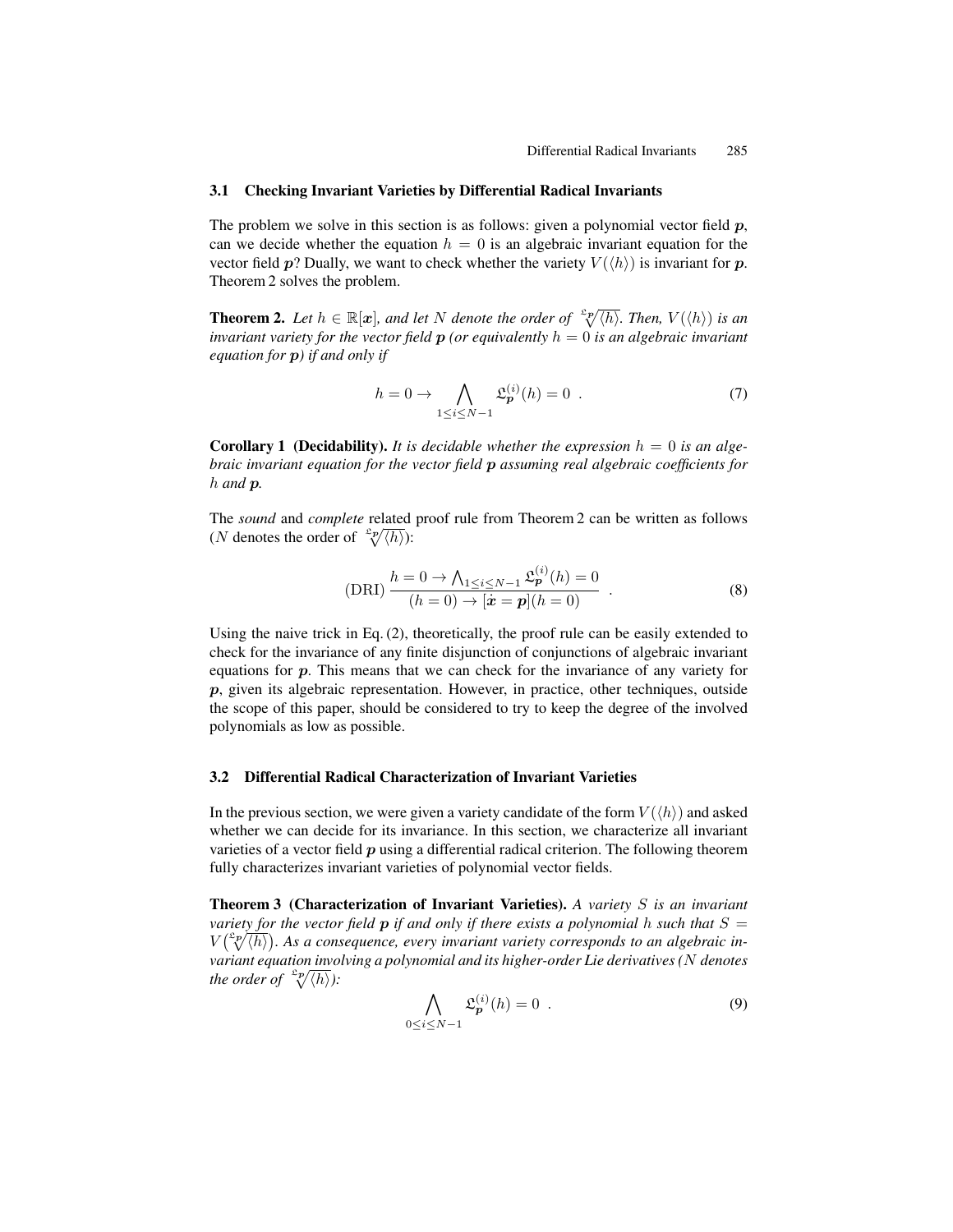Observe how Theorem 3 proves, from the differential radical characterization point of view, the well-known fact about invariant polynomial functions [17, Theorem 3]: If  $\mathfrak{L}_{p}(h(x)) = 0$ , then, for any  $c \in \mathbb{R}$ ,  $\sqrt[\text{D}]{\langle h(x) - c \rangle} = \langle h(x) - c \rangle$ , and so  $S =$  $V(\langle h(x) - c \rangle)$  is an invariant variety for p.

An algebraic invariant equation for  $p$  is defined semantically (Def. 7) as a polynomial that evaluates to zero if it is zero initially (admits  $x_i$  as a root). Differential radical invariants are, on the other hand, defined as a structured, syntactically computable, conjunction of polynomial equations involving one polynomial and its successive Lie derivatives. By Theorem 3, both coincide.

The explicit formulation of Eq. (5), namely

$$
\mathfrak{L}_{\boldsymbol{p}}^{(N)}(h) = \sum_{i=0}^{N-1} g_i \mathfrak{L}_{\boldsymbol{p}}^{(i)}(h),
$$
\n(10)

for some  $g_i \in \mathbb{R}[\boldsymbol{x}]$ , is computationally attractive as it only involves polynomial arithmetic on higher-order Lie derivatives of one polynomial, h, which in turn can be computed automatically by symbolic differentiation. Section 4 exploits this fact to automatically generate differential radical invariants and consequently invariant varieties.

# 4 Effective Generation of Invariant Varieties

In the previous section, we have seen (Theorem 3) that differential radical ideals characterize invariant varieties. Based on Eq. (10), we explain in this section how we automatically construct differential radical ideals given a polynomial vector field  $p$  by deriving a set of constraints that the coefficients of a parametrized polynomial have to satisfy.

The degree of a polynomial in  $\mathbb{R}[x]$  is defined as the maximum degree among the (finite) set of degrees of its monomials<sup>6</sup>. When the degrees of all nonzero monomials of a polynomial h are equal, we say that h is *homogeneous*, or a *form*, of degree d.

By introducing an extra variable  $x_0$  and multiplying all monomials by a suitable power of  $x_0$ , any polynomial of  $\mathbb{R}[x]$  can be homogenized to a form in  $\mathbb{R}[x_0][x]$ . The additional variable  $x_0$  is considered as a time-independent function: its time derivative is zero ( $\dot{x}_0 = p_0 = 0$ ). "De-homogenizing" the vector field corresponds to instantiating  $x_0$  with 1, which gives back the original vector field. Geometrically, the homogenization of polynomials corresponds to the notion of projective varieties in projective geometry, where the homogenized polynomial is the algebraic representative of the original variety in the projective plane [3, Chapter 8].

From a computational prospective, working in the projective plane offers a more symmetric representation: all monomials of a form have the same degree. The arithmetic of degrees over forms is also simplified: the degree of a product is the sum of the degrees of the operands. In the reminder of this section, we only consider forms of  $\mathbb{R}[x_0, \ldots, x_n]$ . The symbol x will denote the vector of all involved variables.

 $6$  The degree of the zero polynomial (0) is undefined. We assume in this work that all finite degrees are acceptable for the zero polynomial.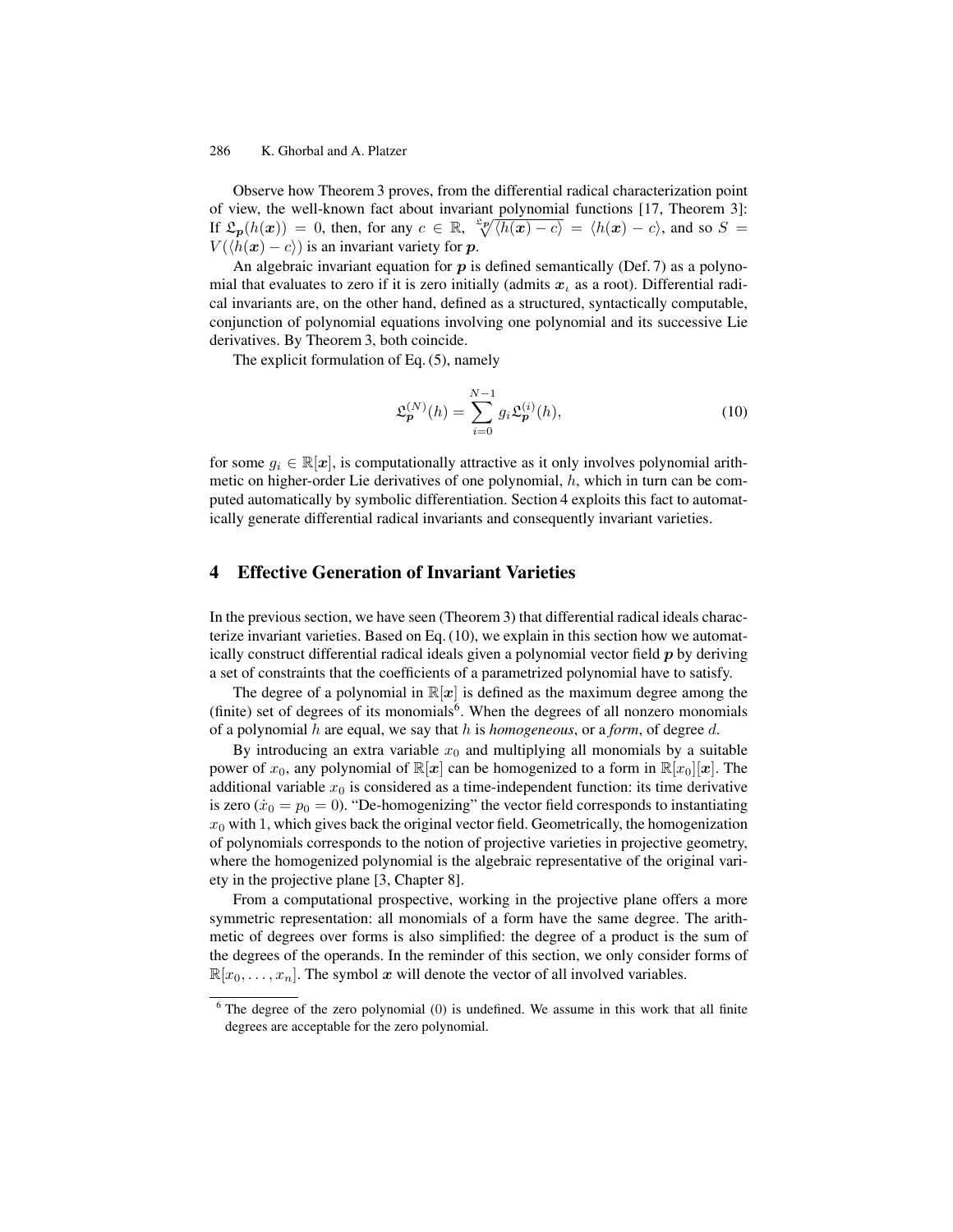If  $h$  denotes a form of degree  $d$ , and  $d'$  the maximum degree among the degrees of  $p_i$ , then the degree of the polynomial  $\mathfrak{L}_{\mathbf{p}}^{(k)}(h)$  is given by:

$$
\deg(\mathfrak{L}_{\mathbf{p}}^{(k)}(h)) = d + k(-1 + d') \tag{11}
$$

Recall that a form of degree d in  $\mathbb{R}[x_0, \ldots, x_n]$  has

$$
m_d \stackrel{\text{def}}{=} \binom{n+d}{d} \tag{12}
$$

monomials (the binomial coefficient of  $n+d$  and d). A parametrized form  $h_{\alpha}$  of degree d can therefore be represented by its symbolic coefficients' vector  $\alpha : \mathbb{R}^{m_d}$ . For this representation to be canonical, one needs to fix an order over monomials of the same degree. We will use the usual lexicographical order, except for  $x_0: x_1 > x_2 > \cdots >$  $x_n > x_0$ . We first compare the degrees of  $x_1$ , if equal, we compare the degrees of  $x_2$ and so on till reaching  $x_n$  and then  $x_0$ . For instance, for  $n = 2$ , a parametrized form  $h_{\alpha}$  of degree  $d = 1$  is equal to  $\alpha_1 x_1 + \alpha_2 x_2 + \alpha_3 x_0$ . Its related coefficients' vector is  $\boldsymbol{\alpha} = (\alpha_1, \alpha_2, \alpha_3).$ 

Let  $h_{\alpha}$  be a parametrized form of degree d and let  $\alpha = (\alpha_1, \dots, \alpha_{m_d})$  denote the coefficients' vector with respect to the monomial order defined above. Since all polynomials in Eq. (10) are forms in projective coordinates, the degree of each term  $g_i \mathfrak{L}_{\bm{p}}^{(i)}(h_{\bm{\alpha}})$  matches exactly the degree of  $\mathfrak{L}_{\bm{p}}^{(N)}(h_{\bm{\alpha}})$ . Hence, by Eq. (11):  $\deg(g_i)$  =  $(N - i)(-1 + d')$ . The coefficients' vector of each form  $g_i$  is then a vector,  $\beta_i$ , of size  $m_{(N-i)(-1+d')}$  (see Eq. (12)). So that we obtain  $m_{d+N(-1+d')}$  biaffine equations: linear in  $\alpha_i$ ,  $1 \le i \le m_d$ , and affine  $\beta_{i,j}$ ,  $0 \le i \le N-1$ ,  $1 \le j \le m_{(N-i)(-1+d')}$ . A concrete example is as follows.

*Example 1.* Suppose we have  $n = 2$ ,  $d' = 1$ ,  $p_1 = a_1x_1 + a_2x_2$  and  $p_2 = b_1x_1 + b_2x_2$ . For  $d = 1$ , the parametrized form  $h_{\alpha}$  is equal to  $\alpha_1 x_1 + \alpha_2 x_2 + \alpha_3 x_0$ . Let  $N = 1$ . The first-order Lie derivative,  $\mathfrak{L}_p(h_\alpha)$ , has the same degree, 1, and is equal to  $\alpha_1(a_1x_1 +$  $a_2x_2$ ) +  $\alpha_2(b_1x_1 + b_2x_2)$ . In this case, g is a form of degree 0, that is a real number. So it has one coefficient  $\beta \in \mathbb{R}$ . We, therefore, obtain  $m_1 = \binom{3}{1} = 3$  constraints:

$$
\begin{array}{ll}\n(-a_1 + \beta)\alpha_1 + (-b_1)\alpha_2 = 0 \\
(-a_2)\alpha_1 + (-b_2 + \beta)\alpha_2 = 0 \leftrightarrow \begin{pmatrix} -a_1 + \beta & -b_1 & 0 \\
-a_2 & -b_2 + \beta & 0 \\
0 & 0 & \beta \end{pmatrix} . \begin{pmatrix} \alpha_1 \\
\alpha_2 \\
\alpha_3 \end{pmatrix} = 0 . \\
(\beta)\alpha_3\n\end{array}
$$

As suggested in Example 1, for a given  $d$  and  $N$ , and if we concatenate all vectors  $\beta_i$  into one vector  $\beta$ , the equational constraints can be rewritten as a symbolic linear algebra problem of the following form:

$$
M_{d,N}(\boldsymbol{\beta})\boldsymbol{\alpha} = 0,\tag{13}
$$

where  $\alpha$  and  $\beta$  are decoupled. The matrix  $M_{d,N}(\beta)$  is called the *matrix representation* of the ideal membership problem  $\mathfrak{L}_{\mathbf{p}}^{(N)}(h_{\mathbf{\alpha}}) \in ?\langle h_{\mathbf{\alpha}}, \ldots, \mathfrak{L}_{\mathbf{p}}^{(N-1)}(h_{\alpha}) \rangle$ .

Recall that the *kernel* (or null-space) of a matrix  $M \in \mathbb{R}^{r \times c}$ , with r rows and c columns is the subspace of  $\mathbb{R}^c$  defined as the preimage of the vector  $0 \in \mathbb{R}^c$ :

$$
\ker(M) \stackrel{\text{def}}{=} \{x \in \mathbb{R}^c \mid Mx = 0\} .
$$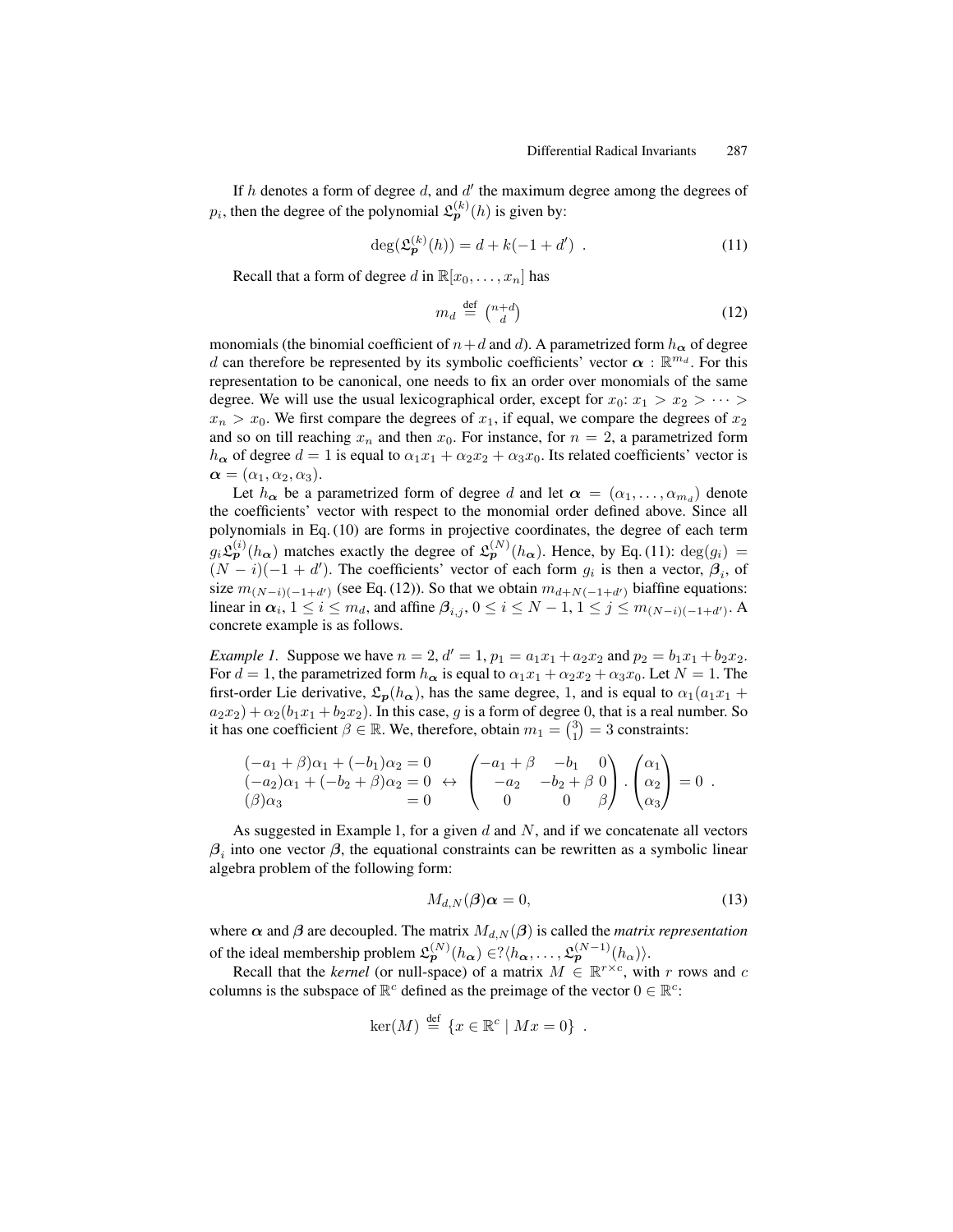Let  $s = \dim(\ker(M_{d,N}(\beta))) \leq m_d$ . If, for all  $\beta$ ,  $s = 0$ , then the kernel is  $\{0\}$ . Hence,  $\alpha = 0$  and, for the chosen N, we have  $h_{\alpha} = 0$ : the only differential radical ideal generated by a form of degree d is the trivial ideal  $\langle 0 \rangle$ . If, however,  $s \geq 1$ , then, by Theorem 3, we generate an invariant (projective) variety for  $p$ . In this case, dehomogenizing is not always possible. In fact, the constraint on the initial value could involve  $x_0$ , which prevents the de-homogenization (see Example 2). Otherwise, we recover an invariant (affine) variety for the original vector field. This is formally stated in the following theorem.

### Theorem 4 (Effective Generation of Projective Invariant Varieties).

*Let*  $h_{\alpha}$  *denote a parametrized form of degree d. There exists a real vector*  $β$  *such that*  $\dim(\ker(M_{d,N}(\beta))) \geq 1$  *if and only if for*  $\alpha \in \ker(M_{d,N}(\beta))$ ,  $V(\sqrt[p]{\langle h_{\alpha} \rangle}) \subset$  $\mathbb{R}^{n+1}$  is a projective invariant variety for the homogenized vector field.

When  $s = \dim(\ker(M_{d,N}(\beta))) \geq 1$ , the subspace  $\ker(M_{d,N}(\beta))$  is spanned by s vectors,  $e_1, \ldots, e_s \in \mathbb{R}^{m_d}$ , and for  $\alpha = \gamma_1 e_1 + \cdots + \gamma_s e_s$ , for arbitrarily  $(\gamma_1, \ldots, \gamma_s) \in$  $\mathbb{R}^s$ , the variety  $V(\sqrt[\mathfrak{L}_i]{\langle h_{\alpha}\rangle})$  is a *family* of invariant varieties of p (parametrized with  $\gamma$ ).

In the sequel, we give a sufficient condition, so that, for any given initial value, one gets a variety (different from the trivial whole space) that embeds the reachable set of the trajectory,  $\mathcal{O}(\mathbf{x}_i)$ . For instance, for conservative Hamiltonian system, if the total energy function,  $h$ , is polynomial (such as the energy function of the perfect pendulum), then, for any initial value  $x_i$ ,  $\mathcal{O}(x_i) \subseteq V\left(\sqrt[2^n]{\langle h(x) - h(x_i) \rangle}\right) = V(\langle h(x) - h(x_i) \rangle)$ .

For a generic  $x_i \in \mathbb{R}^n$ , if  $x_i$  satisfies Eq. (6), then, by Theorem 1,  $h_{\alpha} \in I(\mathcal{O}(\mathbf{x}_i))$ , and  $\bar{\mathcal{O}}(x_i) \subseteq V\left(\sqrt[2p]{\langle h_{\alpha} \rangle}\right)$  ([5, Corollary 1]). However, for  $x_i$  to satisfy Eq. (6),  $\alpha$  must be in the intersection of N hyperplanes,  $H_0, \ldots, H_{N-1}$ , each defined explicitly by the condition  $\mathfrak{L}_{\mathbf{p}}^{(i)}(h_{\alpha})(\mathbf{x}_{i})=0$ :

$$
H_i \stackrel{\text{def}}{=} \left\{ \alpha \in \mathbb{R}^{m_d} \mid \mathfrak{L}_p^{(i)}(h_\alpha)(x_\iota) = 0 \right\} \ . \tag{14}
$$

**Proposition 3** (Effective Sound Approximation of  $\mathcal{O}(x_i)$ ). Let  $h_{\alpha}$  be a parametrized *form of degree d, and*  $M_{d,N}(\beta)$  *the matrix representation of Eq.* (10)*. Let*  $H_i \subseteq \mathbb{R}^{m_d}$ *,*  $0\leq i\leq N-1,$  be the hyperplanes defined in Eq. (14). Then,  $\mathcal{O}({\bm{x}}_\) \subseteq V\binom{\mathfrak{x}_{\bm{p}}}{\hbar\bm{\alpha}}$ , if *there exists* β *such that:*

$$
\dim(\ker(M_{d,N}(\boldsymbol{\beta}))) > m_d - \dim\left(\bigcap_{i=0}^{N-1} H_i\right) . \tag{15}
$$

The remainder of this section discusses our approach to maximize the dimension of the kernel of  $M_{d,N}(h)$ , as well as the complexity of the underlying computation.

**Gaussian Elimination** Let  $\beta = (\beta_1, \ldots, \beta_s) : \mathbb{R}^s$ . By Theorem 4, we want to find an instance,  $\beta^*$ , of  $\beta$  that maximizes dim ker $(M_{d,N}(\beta))$ , where all the elements of  $M_{d,N}(\beta)$  are affine in  $\beta$ . At each iteration, our algorithm [5, Algorithm 1] assigns new values to the remaining coefficients in  $\beta$  for the matrix  $M_{d,N}(\beta)$  to maximize the dimension of its kernel. A set, M, gathers all the instantiations of  $M_{d,N}(\beta)$ . The procedure ends when no further assignment can be done. The algorithm is in fact a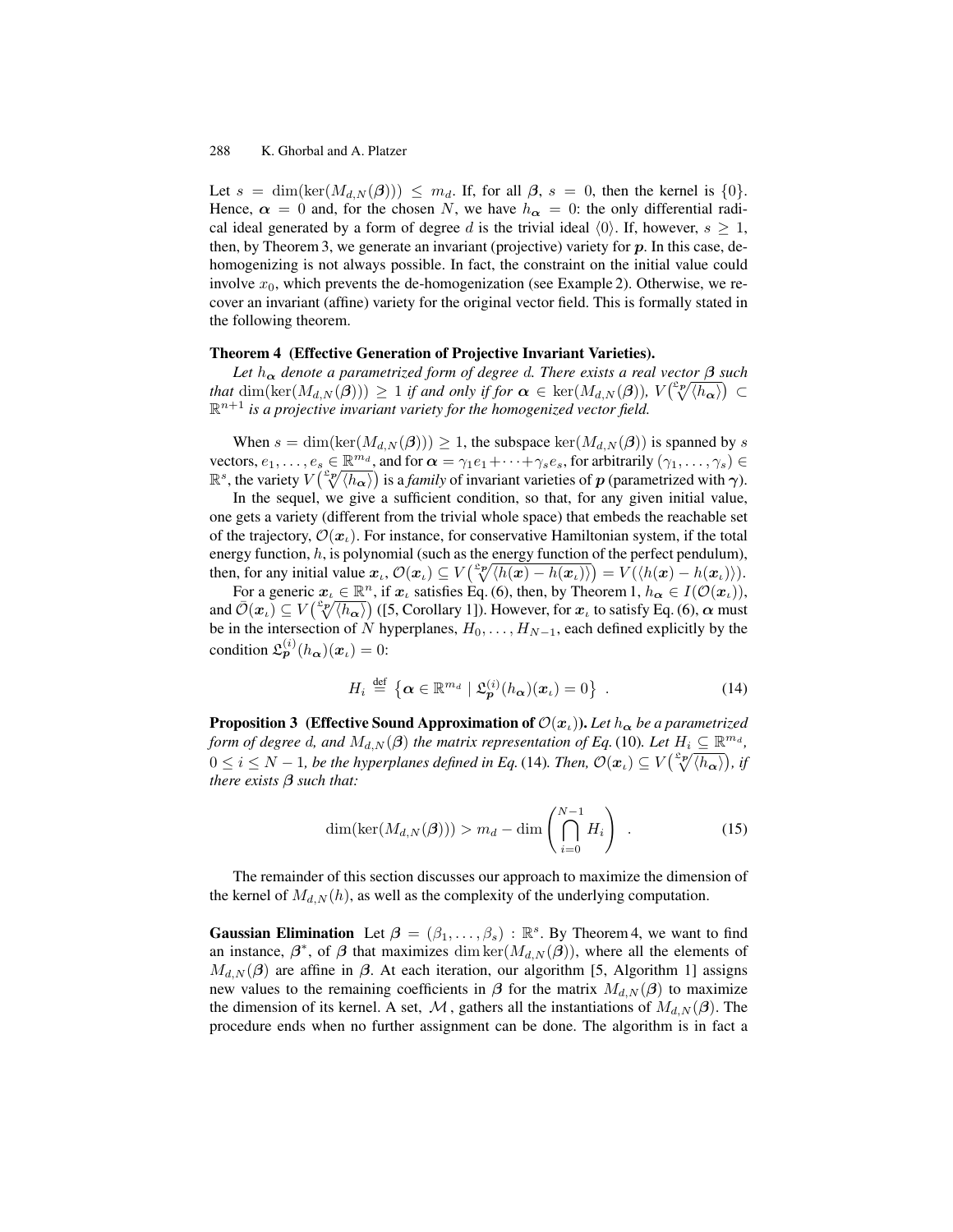typical MapReduce procedure which can be parallelized. A naive approach would be to first extract a basis for the matrix  $M_{d,N}(\beta)$  (which requires symbolic computation capabilities for linear algebra), then, solves for  $\beta$ s that zero the determinant. In practice, however, row-reducing speeds up the computation: we row-reduce  $M_{d,n}(\beta)$ , and record any divisions by the pivot element: we then branch with any  $\beta$  that zero the denominator.

*Example 2.* We apply the algorithm sketched above to Example 1. The determinant of the matrix  $M_{1,1}(\beta)$  is  $\beta(\beta^2 - (a_1 + b_2)\beta - a_2b_1 + a_1b_2)$ . Since we do not have any constraints on the parameters  $a_1, a_2, b_1, b_2$ , the only generic solution for the determinant is  $\beta = 0$ . The kernel of  $M_{1,1}(0)$ , of dimension 1, is generated by  $(0, 0, 1)$ . The only candidates in this case are  $h_{\alpha}(x) = \gamma x_0, \gamma \in \mathbb{R}$ . If we de-homogenize (set  $x_0$  to 1), then,  $\gamma = 0$  and we find the trivial invariant variety,  $\mathbb{R}^n$ .

The result of Example 2 is expected as it studies a generic linear vector field without any a priori constraints on the parameters. This triggers, naturally, an interesting feature of the differential radical characterization: its ability to synthesize vector fields to enforce an invariant variety. For instance, in Example 2, let  $\delta \stackrel{\text{def}}{=} (a_1 - b_2)^2 + 4a_2b_1$ . If  $\delta \ge 0$ , and  $a_2 \ne 0$ , then the kernel of  $M_{1,1}(\beta)$  is generated by the vector  $(a_1 - b_2 \pm \sqrt{a_1 a_2})$  $\delta$ ,  $2a_2$ , 0) (which is an eigenvector of the matrix  $M_{1,1}(\beta)$ ). By Theorem 4, we have an invariant variety given by:  $(a_1 - b_2 \pm \sqrt{\delta})x_1 + 2a_2x_2 = 0$ . This is also expected for linear systems as eigenvectors span stable subspaces.

Complexity By Theorem 4, the generation of invariant varieties is equivalent to maximizing the dimension of the kernel of the matrix  $M_{d,N}(\beta)$  over unconstrained  $\beta$ , which is in turn equivalent to the following unconstrained minimal rank problem:

$$
\min_{\boldsymbol{\beta}} \text{rank}(M_{d,N}(\boldsymbol{\beta})),\tag{16}
$$

where the elements of the vector  $\beta$  are in R. If the vector field p has no parameters, then the entries of the matrix  $M_{d,N}(\beta)$  are either elements of  $\beta$  or real numbers. Under these assumptions, the problem (16) is in PSPACE [2, Corollary 20] over the field of real numbers<sup>7</sup>, and is at least NP-hard (see [2, Corollary 12] and [8, Theorem 8.2]) independently from the underlying field. In fact, deciding whether the rank of  $M_{d,N}(\beta)$ is less than or equal to a given fixed bound is no harder than deciding the corresponding existential first-order theory.

On the other hand, there is an NP-hard lower bound for the feasibility of the original set of (biaffine) equations in  $\beta$  and  $\alpha$  given in Eq. (13). In the simpler bilinear case and, assuming, as above, that the vector field has no parameters, finding a nontrivial solution  $(\alpha = 0$  is trivial) is also NP-hard [8, Theorems 3.7 and 3.8].

### 5 Related Work and Contributions

The contribution of this work is fourfold.

<sup>7</sup> The complexity class depends on the underlying field and is worse for fields with nonzero characteristic.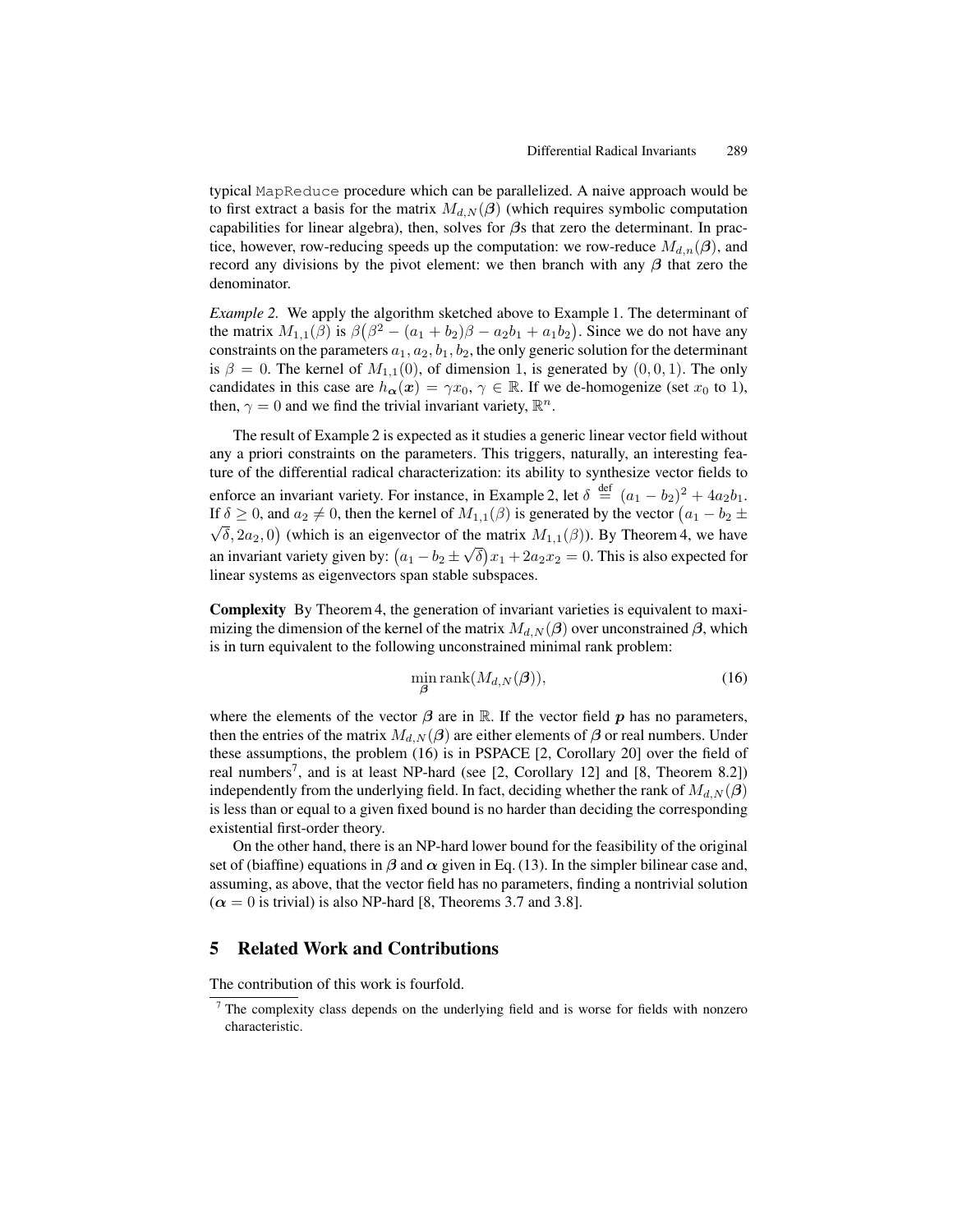Sound and Precise Algebraic Abstraction of Reachable Sets (Section 2) Unlike previous work [28,23,12,11], we start by studying algebraic initial value problems. We propose a sound abstraction (Proposition 1) to embed (overapproximate) the reachable set. Our abstraction relies on the Zariski closure operator over affine varieties (closed sets of the Zariski topology), which allows a clean and sound geometrical abstraction. From there, we define the vanishing ideal of the closure, and give a necessary and sufficient condition (Theorem 1) for a polynomial equation to be an invariant for algebraic initial value problems.

Checking Invariant Varieties by Differential Radical Invariants (Section 3.1) The differential radical characterization allows to check for and falsify the invariance of a variety candidate. Unlike already existing proof rules [28,12,17], which are sound but can only prove a restrictive class of invariants. From Theorem 2, we derive a sound and complete proof rule  $(Eq. (8))$  and prove that the problem is decidable (Corollary 1) over the real-closed algebraic fields.

Differential Radical Characterization of Invariant Varieties (Section 3.2) The differential radical criterion completely characterizes all invariant varieties of polynomial vector fields. This new characterization (Theorem 3) permits to relate invariant varieties to a purely algebraic, well-behaved, conjunction of polynomial equations involving one polynomial and its successive Lie derivatives (Eq. (9)). It naturally generalizes [9,26] where linear vector fields are handled and [24,12] where only a restrictive class of invariant varieties is considered.

Effective Generation of Invariant Varieties (Section 4) Unlike [28,23,11,22], we do not use quantifier elimination procedures nor Gröbner Bases algorithms for the generation of invariant varieties. We have developed and generalized the use of symbolic linear algebra tools to effectively generate families of invariant varieties (Theorem 4) and to soundly overapproximate reachable sets (Proposition 3). In both cases, the problem requires maximizing the dimension of the kernel of a symbolic matrix. The complexity is shown to be NP-hard, but in PSPACE, for polynomial vector fields without parameters. We also generalize the previous related work on polynomial-consecution. In particular, Theorems 2 and 4 in [12] are special cases of, respectively, Theorem 4 and Proposition 3, when the order of differential radical ideals is exactly 1.

# 6 Case Studies

The following challenging example comes up as a subsystem we encountered when studying aircraft dynamics:  $p_1 = -x_2, p_2 = x_1, p_3 = x_4^2, p_4 = x_3x_4$ .

It appears frequently whenever Euler angles and the three dimensional rotational matrix is used to describe the dynamics of rigid body motions. For some chosen initial value, such as  $x_i = (1, 0, 0, 1)$ , it is an exact algebraic encoding of the trigonometric functions :  $x_1(t) = \cos(t), x_2(t) = \sin(t), x_3(t) = \tan(t), x_4(t) = \sec(t)$ . When  $d = 2$  and  $N = 1$ , the matrix  $M_{2,1}(\beta)$  is  $35 \times 15$ , with 90 (out of 525) nonzero elements, and  $|\beta| = 5$ . The maximum dimension of ker $(M_{2,1}(\beta))$  is 3 attained for  $\beta = 0$ . The condition of Proposition 3 is satisfied and, for any  $x_i$ , we find the following algebraic invariant equations for the corresponding initial value problem:

$$
h_1 = x_1^2 + x_2^2 - x_1^2 - x_2^2 = 0, \quad h_2 = -x_3^2 + x_4^2 + x_3^2 - x_4^2 = 0.
$$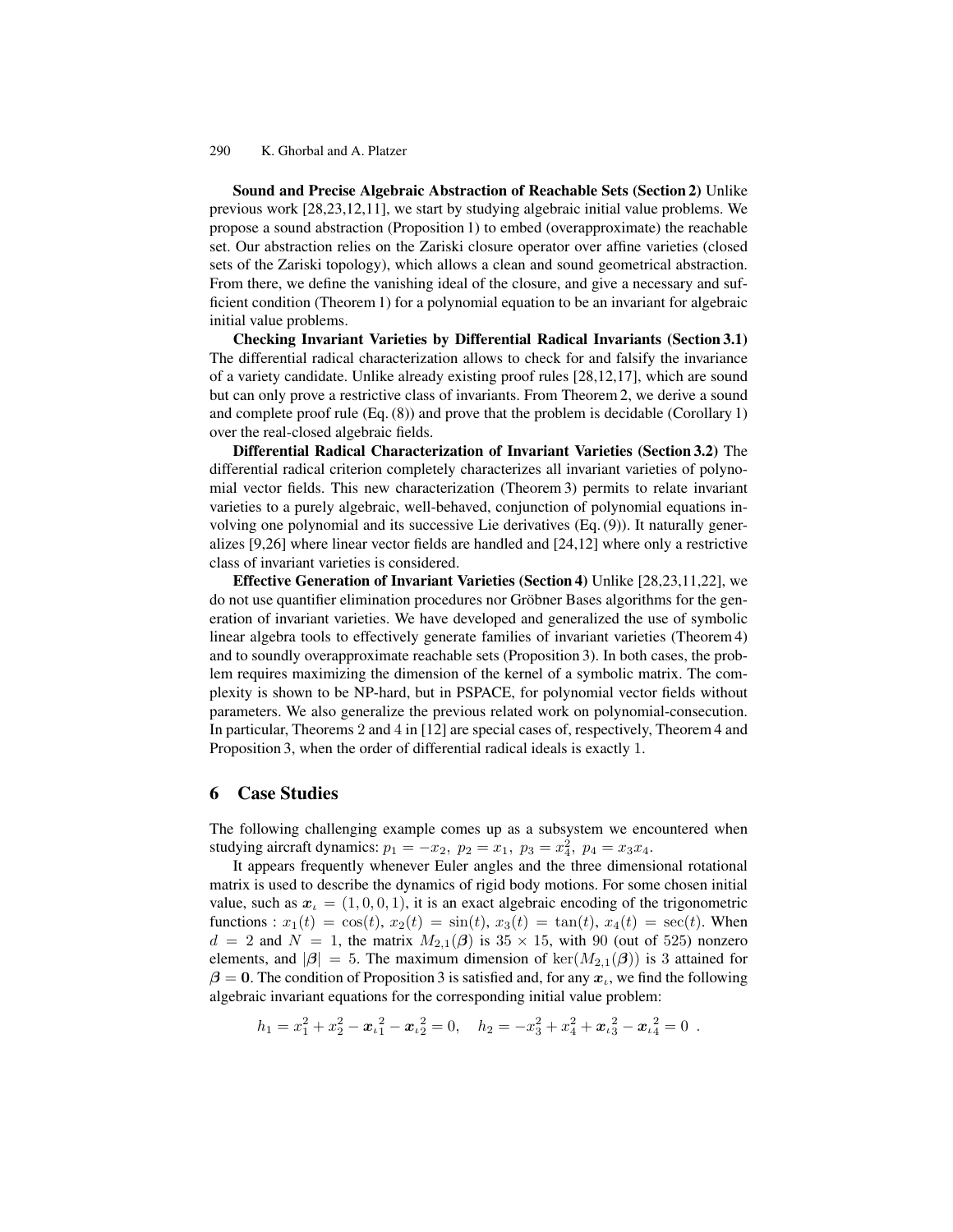In particular, for the initial value  $x_i = (1, 0, 0, 1)$ , one recovers two trigonometric identities, namely  $cos(t)^2 + sin(t)^2 - 1 = 0$  for  $h_1$  and  $- tan(t)^2 + sec(t)^2 - 1 = 0$ for  $h_2$ .

For  $N = 3$ , the matrix  $M_{2,3}(\beta)$  is  $126 \times 15$ , with 693 (out of 1890) nonzero elements, and  $|\beta| = 55$ . We found a  $\beta$  for which the dimension of ker $(M_{2,3}(\beta))$  is 5. By Theorem 4, we have a family of invariant varieties for  $p$  encoded by the following differential radical invariant:  $h = \gamma_1 - x_3^2 \gamma_2 + x_4^2 \gamma_2 + x_2 x_4 \gamma_3 + x_1^2 \gamma_4 + x_2^2 \gamma_4 + x_1 x_4 \gamma_5$ , where  $\gamma_i$ ,  $1 \le i \le 5$ , are real numbers. In particular, when  $(\gamma_1, \gamma_2, \gamma_3, \gamma_4, \gamma_5) = (1, 0, 0, 0, 1)$ , we have the following algebraic invariant equation for  $p$ :

$$
-1 + x_1 x_4 = 0 \land -x_2 x_4 + x_3 = 0 \land -1 - x_3^2 + x_4^2 = 0 . \tag{17}
$$

Interestingly, since  $x_i = (1, 0, 0, 1)$  satisfies the above equations, we recover, respectively, the following trigonometric identities:

$$
-1+\cos(t)\sec(t) = 0 \wedge -\sin(t)\sec(t) + \tan(t) = 0 \wedge -1 - \tan(t)^{2} + \sec(t)^{2} = 0.
$$

We stress the fact that Eq. (17) is *one* algebraic invariant equation for p. In fact, any conjunct alone, a part from  $-1 - x_3^2 + x_4^2 = 0$ , of Eq. (17) is not an algebraic invariant equation for p. Indeed, we can falsify the candidate  $-1 + x_1x_4 = 0$  using Theorem 2: the implication  $-1 + x_1x_4 = 0 \rightarrow -x_2x_4 + x_3 = 0$  is obviously false in general.

Notice that  $h_1$  and  $h_2$  can be found separately by splitting the original vector field into two separate vector fields since the pairs  $(p_1, p_2)$  and  $(p_3, p_4)$  can be decoupled. However, by decoupling, algebraic invariant equation such as Eq. (17) cannot be found. This clearly shows that in practice, splitting the vector field into independent ones should be done carefully when it comes to generating invariant varieties. This is somehow counter-intuitive as decoupling for the purpose of solving is always desirable. In fact, any decoupling breaks an essential link between all involved variables: time.

We proceed to discuss collision avoidance of two airplanes (Section 6.1) and then the use of invariant varieties to tightly capture the vertical motion of an airplane (Section 6.2).

### 6.1 Collision Avoidance

We revisit the linear vector field encoding Dubin's vehicle model for aircrafts [4]. Although the system was discussed in many recent papers [20,23,11], we want to highlight an additional algebraic invariant equation that *links* both airplanes when turning with the same angular velocity. The differential equation system is given by:

$$
p_1 = \dot{x}_1 = d_1
$$
,  $p_2 = \dot{x}_2 = d_2$ ,  $p_3 = \dot{d}_1 = -\omega_1 d_2$ ,  $p_4 = \dot{d}_2 = \omega_1 d_1$ ,  
\n $p_5 = \dot{y}_1 = e_1$ ,  $p_6 = \dot{y}_2 = e_2$ ,  $p_7 = \dot{e}_1 = -\omega_2 e_2$ ,  $p_8 = \dot{e}_2 = \omega_2 e_1$ .

The angular velocities  $\omega_1$  and  $\omega_2$  can be either zero (straight line flight) or equal to a constant  $\omega$  which denotes the standard rate turn (typically 180°/2mn for usual commercial airplanes). When the two airplanes are manoeuvring with the same standard rate turn  $\omega$ , apart from the already known invariants, we discovered the following differential radical invariant (which corresponds to a family of invariant varieties):

$$
h_1 = \gamma_1 d_1 + \gamma_2 d_2 + \gamma_3 e_1 + \gamma_4 e_2 = 0 \wedge h_2 = \gamma_2 d_1 - \gamma_1 d_2 + \gamma_4 e_1 - \gamma_3 e_2 = 0,
$$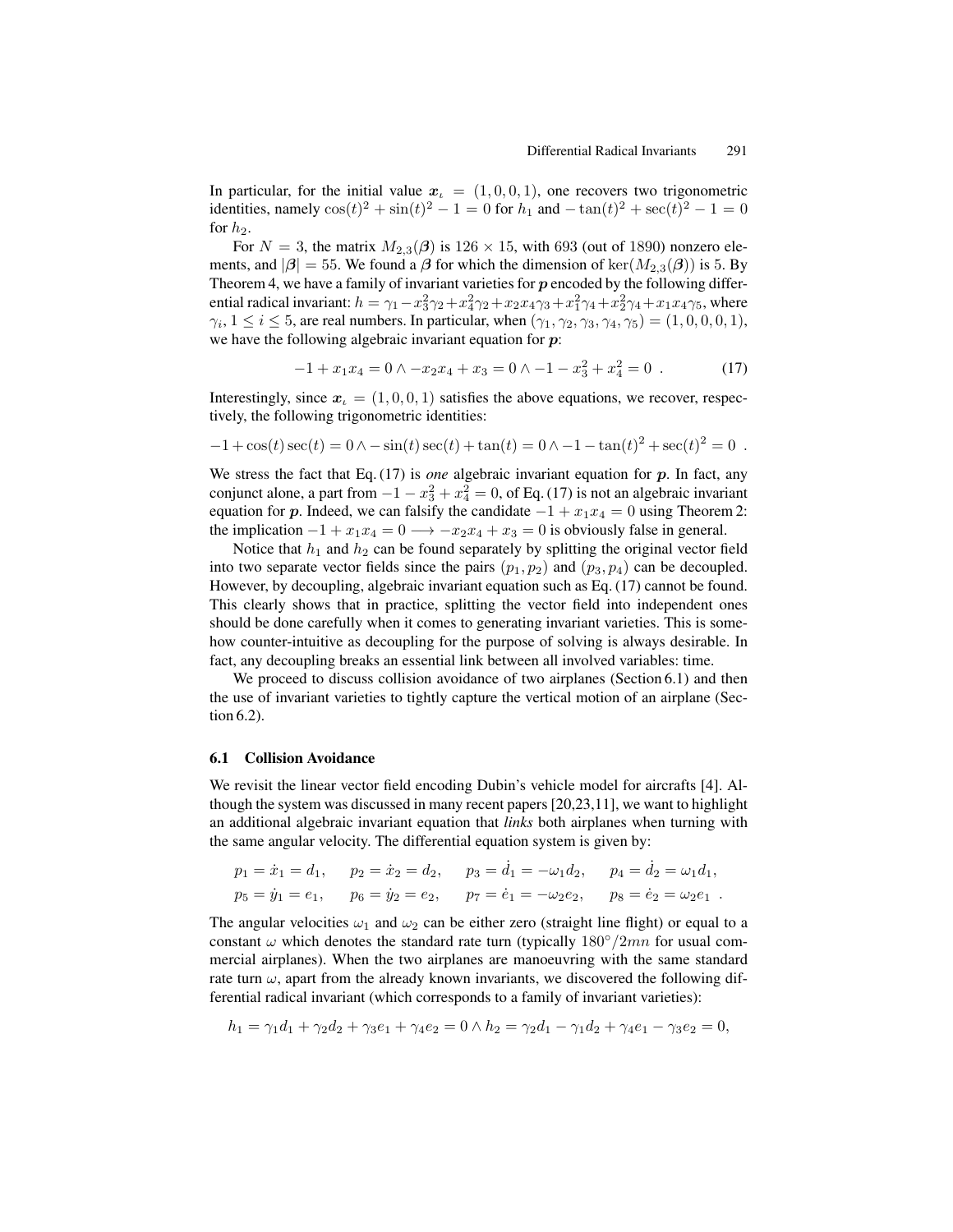for an arbitrarily  $(\gamma_1,\ldots,\gamma_4) \in \mathbb{R}^4$ . We have  $\sqrt[2p]{\langle h_1 \rangle} = \sqrt[2p]{\langle h_2 \rangle} = \langle h_1, h_2 \rangle$ . Observe also that  $V(\langle h_1 \rangle)$  and  $V(\langle h_2 \rangle)$  are not invariant varieties for p.

### 6.2 Longitudinal Motion of an Airplane

The full dynamics of an aircraft are often separated (decoupled) into different modes where the differential equations take a simpler form by either fixing or neglecting the rate of change of some configuration variables [25]. The first standard separation used in stability analysis gives two main modes: longitudinal and lateral-directional. We study the 6th order longitudinal equations of motion as it captures the vertical motion (climbing, descending) of an airplane. We believe that a better understanding of the envelope that soundly contains the trajectories of the aircraft will help tightening the surrounding safety envelope and hence help trajectory management systems to safely allow more dense traffic around airports. The current safety envelope is essentially a rough cylinder that doesn't account for the real capabilities allowed by the dynamics of the airplane. We use our automated invariant generation techniques to characterize such an envelope. The theoretical improvement and the effective underlying computation techniques described earlier in this work allow us to push further the limits of automated invariant generation. We first describe the differential equations (vector field) then show the nontrivial energy functions (invariant functions for the considered vector field) we were able to generate. Let  $g$  denote the gravity acceleration,  $m$  the total mass of an airplane, M the aerodynamic and thrust moment w.r.t. the y axis,  $(X, Z)$  the aerodynamics and thrust forces w.r.t. axis x and z, and  $I_{yy}$  the second diagonal element of its inertia matrix. The restriction of the nominal flight path of an aircraft to the vertical plane reduces the full dynamics to the following 6 differential equations [25, Chapter 5] (u: axial velocity, w: vertical velocity, x: range, z: altitude, q: pitch rate,  $\theta$ : pitch angle):

$$
\dot{u} = \frac{X}{m} - g\sin(\theta) - qu \qquad \dot{x} = \cos(\theta)u + \sin(\theta)w \qquad \dot{\theta} = q
$$
  

$$
\dot{w} = \frac{Z}{m} + g\cos(\theta) + qu \qquad \dot{z} = -\sin(\theta)u + \cos(\theta)w \qquad \dot{q} = \frac{M}{I_{yy}}.
$$

We encode the trigonometric functions using two additional variables for  $cos(\theta)$  and  $\sin(\theta)$ , making the total number of variables equal to 8. The parameters are considered unconstrained. Unlike [23], we do not consider them as new time independent variables. So that the total number of state variables  $(n)$  and hence the degree of the vector field are unchanged. Instead, they are carried along the symbolic row-reduction computation as symbols in  $M_{d,N}(\beta)$ . For the algebraic encoding of the above vector field ( $n = 8$ ), the matrix  $M_{3,1}(\beta)$  is  $495 \times 165$ , with 2115 (out of 81675) nonzero elements, and  $|\beta| = 9$ . We were able to automatically generate the following three invariant functions:

$$
\frac{Mz}{I_{yy}} + g\theta + \left(\frac{X}{m} - qw\right)\cos(\theta) + \left(\frac{Z}{m} + qu\right)\sin(\theta),
$$
  

$$
\frac{Mx}{I_{yy}} - \left(\frac{Z}{m} + qu\right)\cos(\theta) + \left(\frac{X}{m} - qu\right)\sin(\theta), \quad -q^2 + \frac{2M\theta}{I_{yy}}
$$

.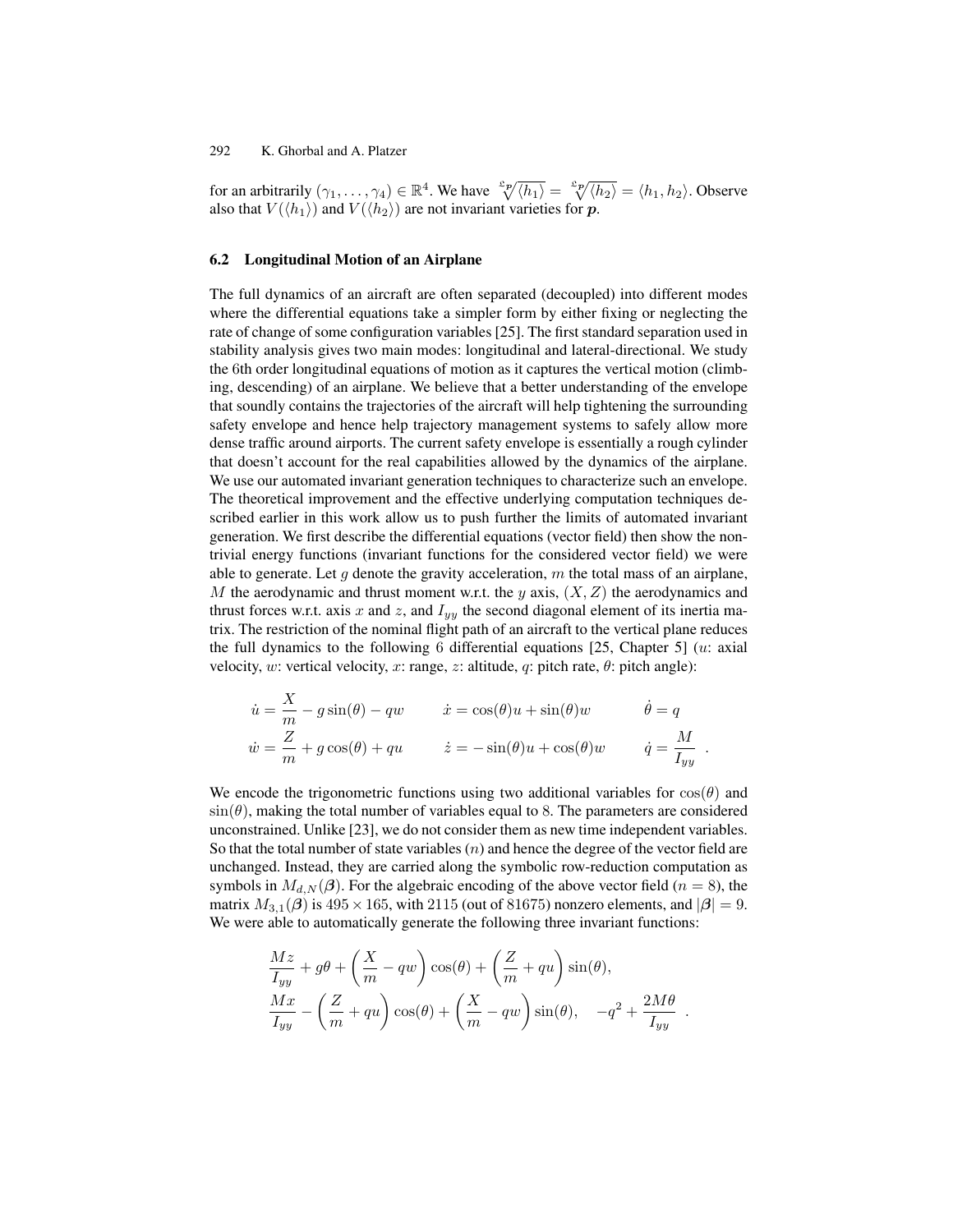We substituted the intermediate variables that encode sin and cos back to emphasize the fact that algebraic invariants and algebraic differential systems are suitable to encode many real complex dynamical systems. Using our Mathematica implementation, the computation took 1 hour on a recent laptop with 4GB and 1.7GHz Intel Core i5.

Acknowledgments We thank the anonymous reviewers for their careful reading and detailed comments. We also would like to very much thank JEAN-BAPTISTE JEANNIN and ANDREW SOGOKON for the multiple questions, various comments and fruitful objections they both had on an early version of this work. We are finally grateful to ERIC GOUBAULT and SYLVIE PUTOT for the relevant references they pointed out to us on the integrability theory of nonlinear systems.

### 7 Conclusion

For polynomial vector fields, we give an algebraic characterization of invariant varieties. This so-called differential radical characterization makes it possible to decide for the invariance of a given variety candidate. It is, in addition, computationally attractive: generating invariant varieties requires minimizing the rank of a symbolic matrix and is hence at least NP-hard. The case studies show how the technique applies successfully to rather complex systems. We also revisited some known problems in the literature to exemplify the benefits of having a necessary and sufficient condition: all other known sound approaches generate a special class of invariant varieties (i.e. miss others).

In the future, we plan to investigate upper bounds for the order of the differential radical ideal of a given polynomial. Also, invariant varieties are not the only invariant of interest for polynomial vector fields, we want to consider semialgebraic sets as they play a prominent role in both hybrid systems and control theory. Finally, the effective use of algebraic invariants in general in the context of hybrid systems is still a challenging problem that we want to explore in more depth.

## **References**

- 1. Bochnak, J., Coste, M., Roy, M.F.: Real Algebraic Geometry. A series of modern surveys in mathematics, Springer (2010)
- 2. Buss, J.F., Frandsen, G.S., Shallit, J.: The computational complexity of some problems of linear algebra. J. Comput. Syst. Sci. 58(3), 572–596 (1999)
- 3. Cox, D.A., Little, J., O'Shea, D.: Ideals, Varieties, and Algorithms: An Introduction to Computational Algebraic Geometry and Commutative Algebra. Springer (2007)
- 4. Dubins, L.E.: On curves of minimal length with a constraint on average curvature, and with prescribed initial and terminal positions and tangents. American Journal of Mathematics 79(3), 497–516 (1957)
- 5. Ghorbal, K., Platzer, A.: Characterizing algebraic invariants by differential radical invariants. Tech. Rep. CMU-CS-13-129, School of Computer Science, Carnegie Mellon University, Pittsburgh, PA, 15213 (11 2013), http://reports-archive.adm.cs.cmu.edu/ anon/2013/abstracts/13-129.html
- 6. Hartshorne, R.: Algebraic Geometry. Graduate Texts in Mathematics, Springer (1977)